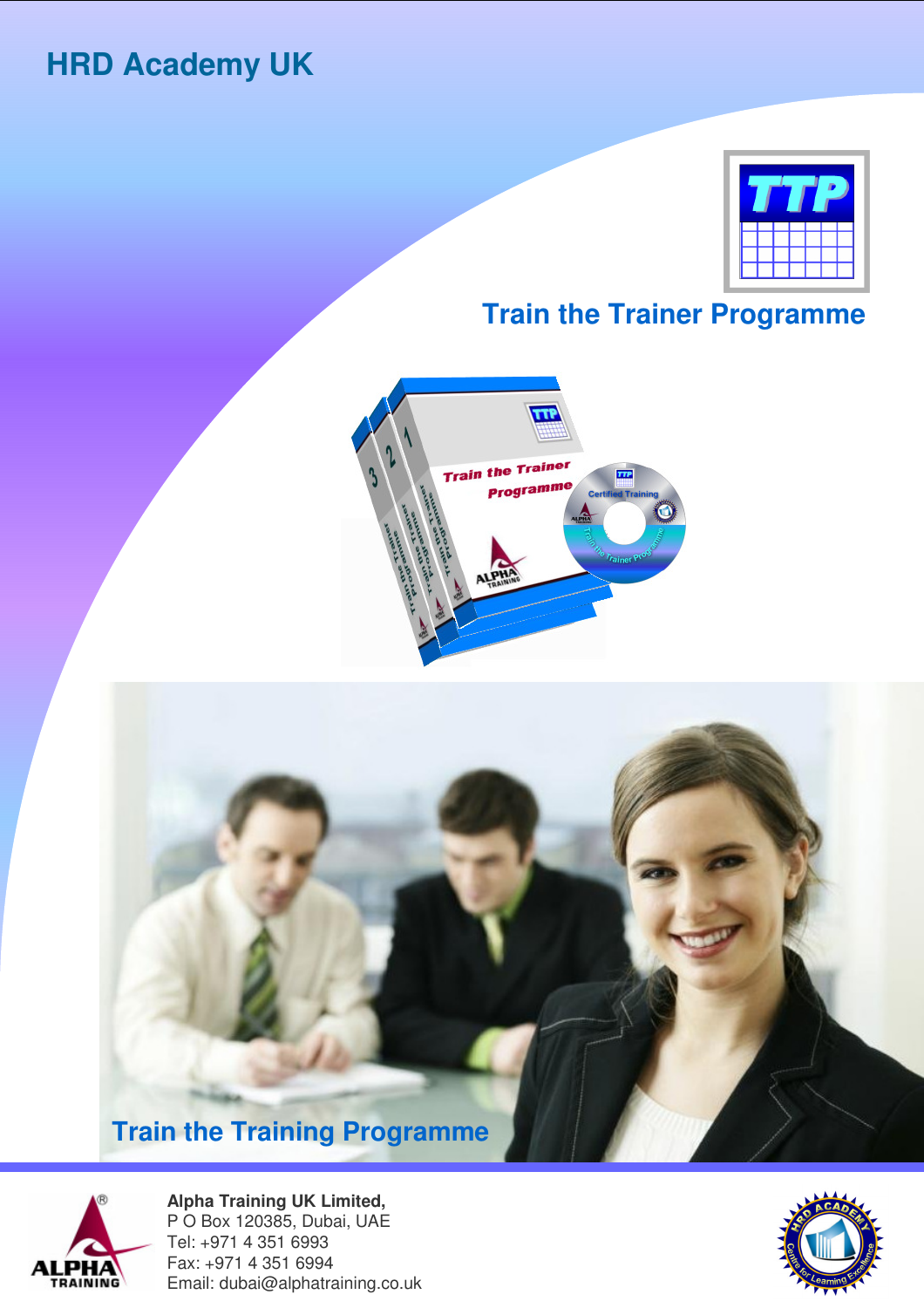



## **Train-the-Trainer Programme**

#### **From the Train-the-Trainer Leaders**

If you are interested in being a successful trainer, this course is a must for you. Being a trainer requires more than what many people think. In this workshop you will learn methods, techniques and tools for successful learning that will guarantee adult learners get the most out of attending your courses.

The workshop is filled with techniques and methods that will help you connect and adapt to your audience and build your credibility as a trainer.

You will learn how to produce creative materials that focus on improving job performance. You will learn how to lead a group, analyse group dynamics, motivate participants, set up a positive climate for learning, and deal with difficult participants.

This workshop shows you how to manage the entire course design process, from planning your project through to evaluating the program you've designed.

Evaluation of training gives you proven skills to help you build a compelling case for the effectiveness of your training programs. You will learn how to gather, analyse, and communicate the bottom-line results that training has on your organisation.

#### **You will be able to design and deliver top-quality courses immediately after the workshop.**

## **Who Should Attend?**

- This training course is intended for both 'new' and 'experienced' trainers.
- It is designed for trainers who work in both indoor and outdoor settings and who are involved in the provision of management development courses.
- Also for teachers, facilitators, training analysts, senior instructors, and managers of training who have (or wish to have) input into major decisions about training



## **Course Objectives**

By the end of the workshop, participants should able to:

- **•** Describe the learning theory and learning styles
- Identify the requirements for adult learning and explain the characteristics of adult learners
- Perform training needs analysis
- Develop learning objectives and lesson plans.
- Design courseware and training material
- Use platform skills and apply interactive techniques that will engage learners and maximise retention.
- Enhance audio-visual, handouts, flip charts and other media.
- Manage group dynamics and handle problem situations.
- Describe trainer performance components and how to measure them
- Evaluate Training and build a compelling case for the effectiveness of your training programs

#### **What will YOU take away this Certification Programme?**

- A certified trainer Certificate from HRD Academy UK.
- Training Materials (Courseware) in Power Point on a CD of three training courses
- License to use the RTM seals on the certificates that you issue when you train others
- Life Membership of the HRD Academy UK
- Listed on the HRD Academy UK website as a Certified Trainer.





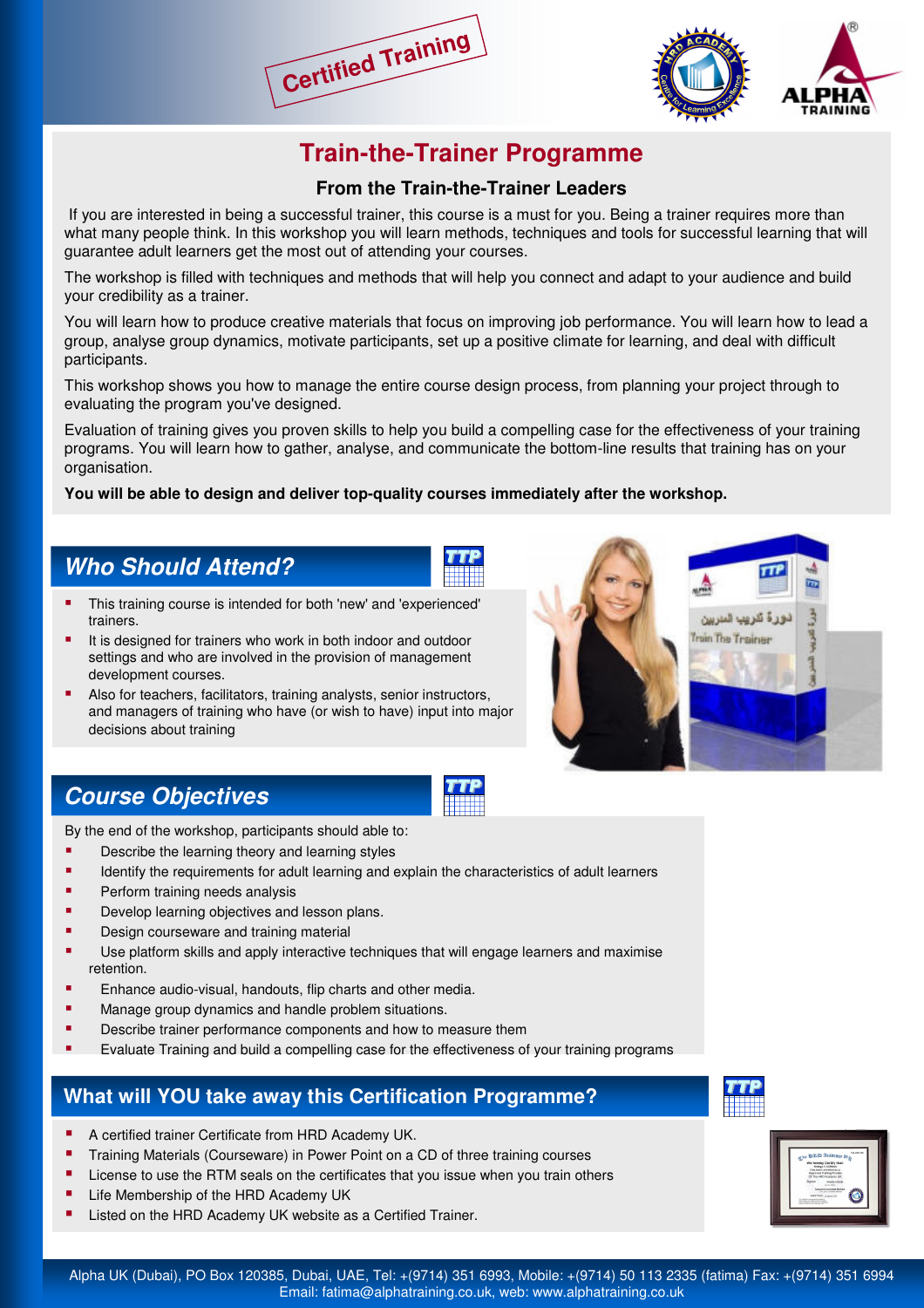### **Programme Contents**



## **Programme Contents**

**Certified Training**

**Learning Theory:** Understanding Adult Learners-Trainer Characteristics and Competencies-Understanding How and Why People Learn-Application of Learning Principles.

**Learning Styles:** Framework of learning style theories. The Onion model: instructional preference, information processing styles, and cognitive personality styles. Experiential Learning Styles.

**Learning Cycle:** Learning cycles and multiple intelligence models. Forms of thinking and processing. Inductive and Deductive Reasoning. "Convergent" and "Divergent" thinking. Assimilation and Accommodation processing. Learning Styles **Questionnaires** 

**Adult Learning Theory:** Define Adult Learning Theory. Identify the requirement for Adult Learning Theory Understand the difference between andragogy and pedagogy. Identify the sources for motivation adults for learning. Use the table of learning objectives.

**Instructional System Design (ISD):** System Approach to Training: Writing an Instructional Plan-Design Philosophy- Major Components of Design-Creating a Design Matrix-Purpose of an Instructional Plan-Components of an Instructional Plan-Instructional Methods-Developing Materials

**Training Needs Analysis (TNA):** Assessing Needs-Understanding TNA. TNA Process-Developing an Action Plan. Assessing Participants' Knowledge, Attitudes, and Skills.

**Objectives:** What is a Learning Objective? Writing Instructional Objectives. Bloom's Levels of Learning - Action Verbs. Understanding the ABC Components of learning objectives. Standards and conditions in writing learning objectives

**Course Design:** Concepts, principles and processes. Selecting, and developing course design format. Selecting, designing, and developing active-training material. Exercises design. Producing courseware and training material.

**Trainer Performance:** Measuring trainer's performance. The trainer's generic skills and transfer abilities. Trainer competency models and Trainer Assessment methods. Trainer's main skills: presentation and delivery skills, questioning and feedback skills, content design and development skills and evaluation skills.

**Platform Skills:** Working with Groups-The Trainer As Facilitator-Ways to Encourage Participation-The Art of Questioning-Responding to Questions-Scaling the Wall of Resistance-Problem Situations. Creativity in the Workshop-Creativity with Small Groups-Props and Theatrical Techniques-Games-Creative Closings.

**Implementation:** How to prepare the training environment? How to conduct the training? How to identify, select, prepare, schedule, notify and track learners and facilitators? The main deliverables. Training plans: the learner plan, the facilitator plan, and the implementation plan

**Delivery:** Delivering Training-Creating a Positive Learning Environment-Experiential and Active-Training Techniques-Tips for Using Specific Methods-Improving Platform Presence. Using Visual Aids-Retention Rate in Visual Learning-Commonly Used Visual Aids.

**Evaluation:** Evaluating Training-Why Evaluate?-When to Evaluate-Whom to Involve-How to Evaluate-What to Evaluate-Four-Level Model for Evaluation-Accountability for Training-Significance of the

## **Testimonials**



- The best training program I have ever attended. Hisham Uwidha General Motors
- The courses' intensiveness, practical approach, structure and scope were incredibly effective. Nabil abdul Rahim, HRD manager Saudi Airline.

### **Train-the-Trainer Programme**

The programme is based on the Training Competency Model (TCM) and the Trainer Assessment Model (TAM) of HRD Academy UK.

The figure shows the Performance Profile of the trainer, generated by TAM system.



Alpha UK (Dubai), PO Box 120385, Dubai, UAE, Tel: +(9714) 351 6993, Mobile: +(9714) 50 113 2335 (fatima) Fax: +(9714) 351 6994 Email: fatima@alphatraining.co.uk, web: www.alphatraining.co.uk